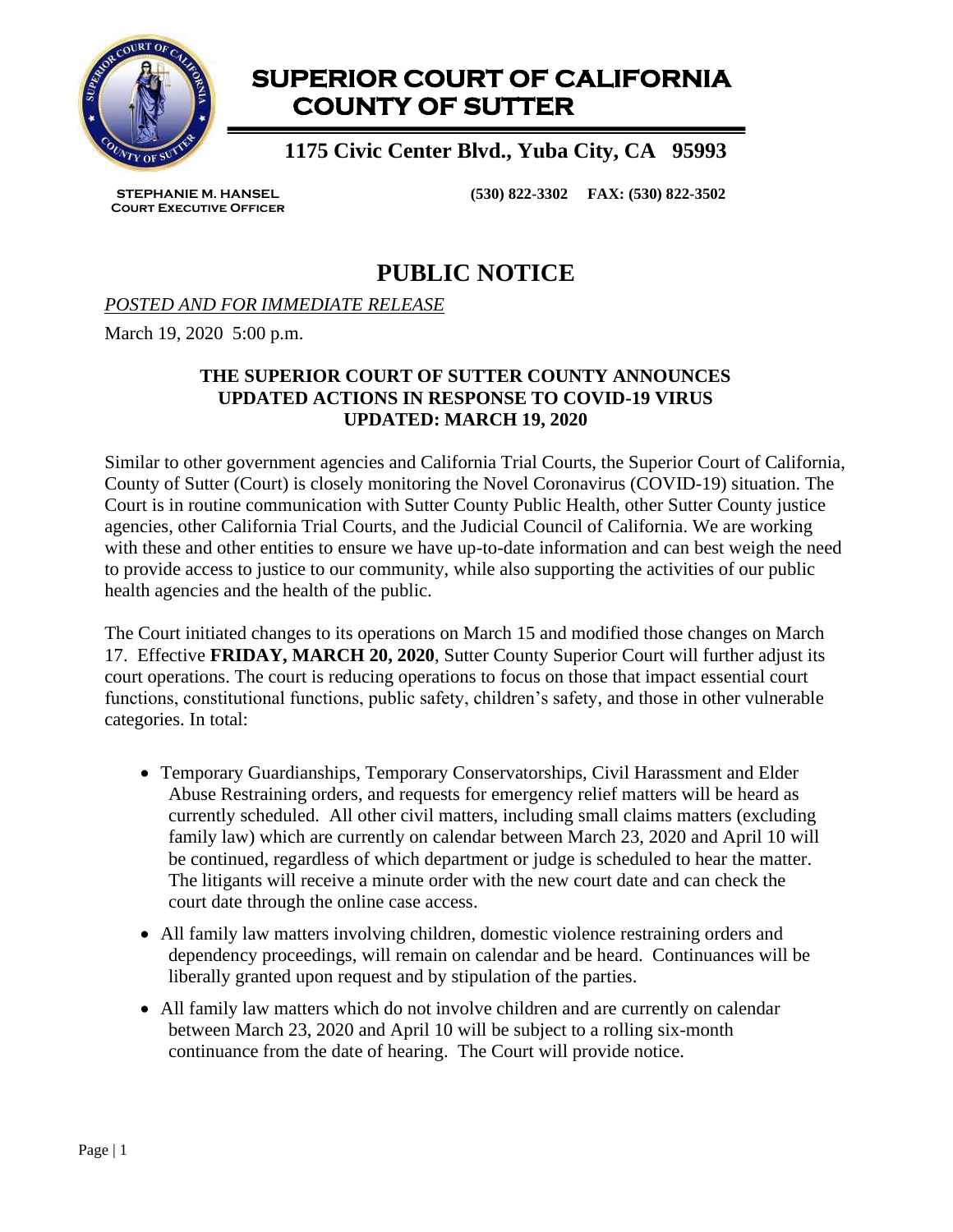- Attorneys and parties are encouraged to make any necessary appearances by Court Call. A reduced fee of \$54 has been implemented for all Court Call appearances during the period from March 19, 2020 to and including April 30, 2020. A court call appearance can be scheduled by contacting Court Call LLC at 888-882-6878.
- The Court will remain open for drop box filings in civil and family law matters. A time stamp will be available and should be used for all drop box filings. Failure to use the time stamp will result in the drop box filing receiving a filing date at the time the clerk is able to process the papers submitted, which will not necessarily be the time the papers are placed in the drop box. Unlawful detainer papers will be processed within 60 days, not according to date stamp. The drop box will be reviewed every two hours for domestic violence restraining order applications, emergency child custody motions, and civil harassment restraining order applications. All agencies, attorneys and parties are encouraged to utilize e-filing.
- **All misdemeanor and felony criminal cases will be heard as scheduled or continued by stipulation of the parties, until further order of the court. Defense attorneys are encouraged to obtain oral 977 waivers and file written 977 waivers where appropriate.**
- The due date for an appearance and payment of bail on all traffic citations will be automatically extended by 60 days from the date shown on the citation. All traffic infraction arraignments and trials, and other infraction matters, which have been scheduled for arraignment and trial between March 23, 2020 and April 10, 2020 will be continued eight weeks from the current scheduled hearing date.
- Payments of fines and fees ordered in court, as well as payments on payment plans established for traffic citations or court-ordered fines and fees, that are due between March 18, 2020, and May 1, 2020, will receive a 60-day due date extension. Courtordered fines and fees include adjudicated traffic infraction citations and any fines, fees, and assessments ordered by a judge in relation to a misdemeanor or felony matter.
- All DCSS cases will be subject to an eight-week continuance as a non-essential court service. The parties will be provided with notice.
- Records requests may be made online by e mail correspondence directed to trafficdivision@suttercourts.com. Written requests may be dropped in the public drop box.
- For Juvenile Court, the Court asks that all parties implement social distancing recommendations of 6 feet apart in the hallway and courtroom.
- The self-help center is closed to in-person assistance until further notice but is available for assistance by telephone and e mail at [https://www.suttercourts.com/self](https://www.suttercourts.com/self-help)[help](https://www.suttercourts.com/self-help).
- The Court asks that when entering a courtroom or finding seating in other areas of the courthouse, members of the public keep at least one vacant seat between themselves and the next unfamiliar person.